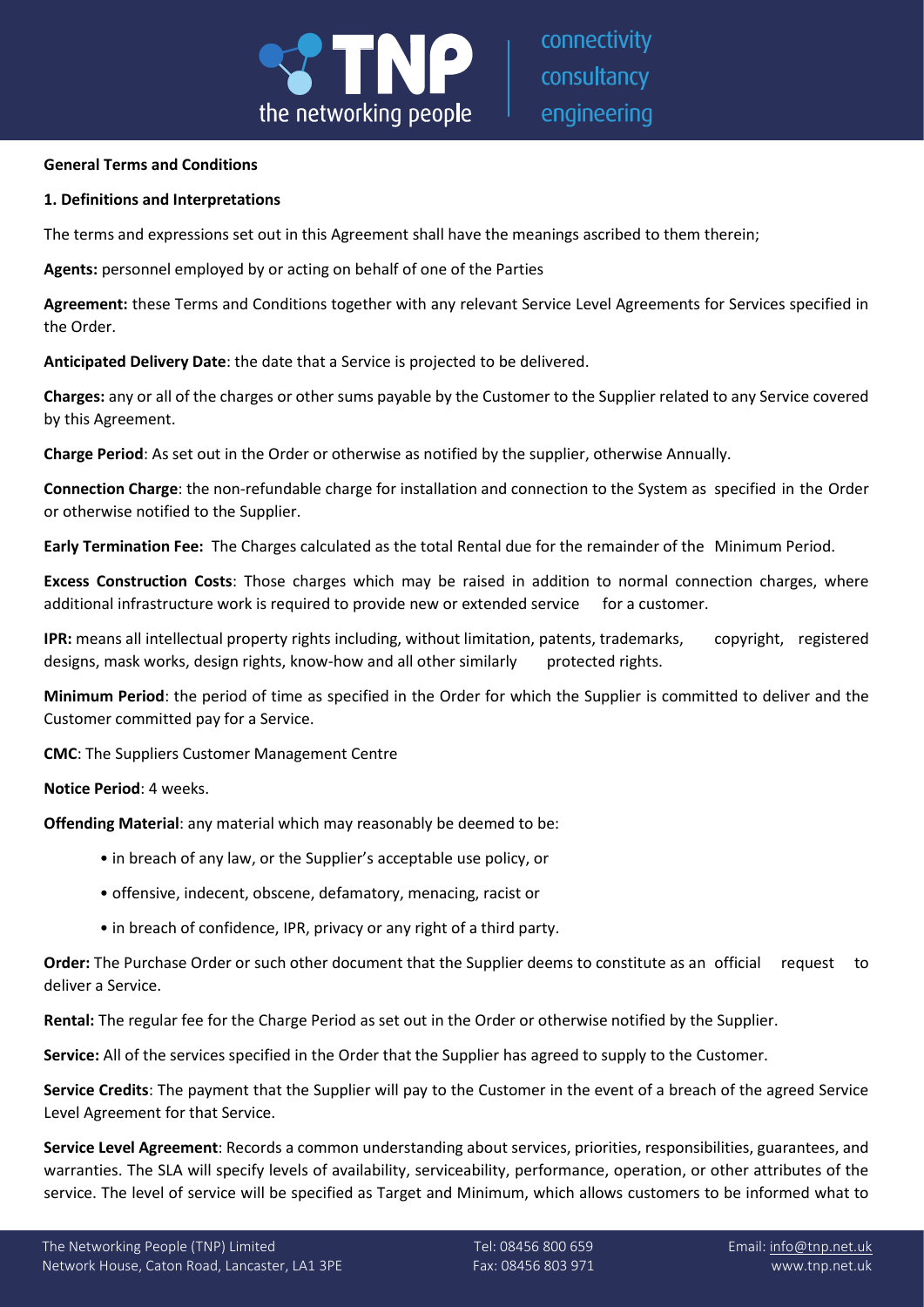

expect (the minimum), whilst providing a measurable average target value that shows the level of performance. The Agreement relates to the services the customer receives, and not how the service provider delivers that service.

**Standard Connection Charge**: the non-refundable charge for installation and connection to the System as specified in the Order or otherwise notified to the Supplier.

**Supplier:** The Networking People (TNP) Limited (07667393) registered at Network House, Caton Road, Lancaster, LA1 3PE

**Supplier's Equipment**: Any equipment belonging to the Supplier or their Subcontractors which provide the Service or are connected to its operation and maintenance.

**System:** The electronic communications network used by the Supplier to deliver the Service.

**Working Day:** means 08:00 to 18:00 Monday to Friday but excluding public holidays.

For the avoidance of doubt the terms and expressions set out in this schedule shall have the following meanings;

- the masculine includes the feminine and the neuter;
- the singular includes the plural and vice versa;

• the words "include", "includes" and "including" are to be construed as if they were immediately followed by the words "without limitation".

• any reference to any statue enactment, order, regulation, regulatory body or other similar instrument shall be construed as a reference to the statue, enactment, order, regulation, regulatory body or instrument as amended by any subsequent statute, enactment, order, regulation, regulatory body or instrument or as contained in any subsequent reenactment thereof.

Headings are included in this Agreement for ease of reference only and shall not affect the interpretation or construction of this Agreement.

Terms or expressions contained in this Agreement which are capitalized but which do not have an interpretation in Schedule 1 shall be interpreted in accordance with the common interpretation within the ICT industry where appropriate; otherwise they shall be interpreted in accordance with their recognised dictionary meaning.

### **2. Duration and Scope of this Agreement**

A separate Agreement shall be deemed to be in force for each Order accepted by the Supplier.

This Agreement starts on the acceptance date of the Order by the Supplier and shall terminate once all outstanding Charges are paid and no further Services are being provided by the supplier to the Customer under the this Agreement

Each Service specified on the Order shall start on the date of delivery and continue for the Minimum Period.

Any more specific Terms and Conditions issued by the supplier for a particular Service type in the Service's Service Level Agreement document will take precedence over the parts of these Terms and Conditions to which they apply.

The Parties acknowledge that the entire Agreement consists of this Agreement and the Order and any relevant Service Level Agreements for Services specified in the Order.

# **3. The Customer's Obligations**

The customer will provide the Supplier or its Agents with any relevant information reasonably required to survey, install, provide and maintain the Service. The customer acknowledges that delivery of the service will be delayed, and its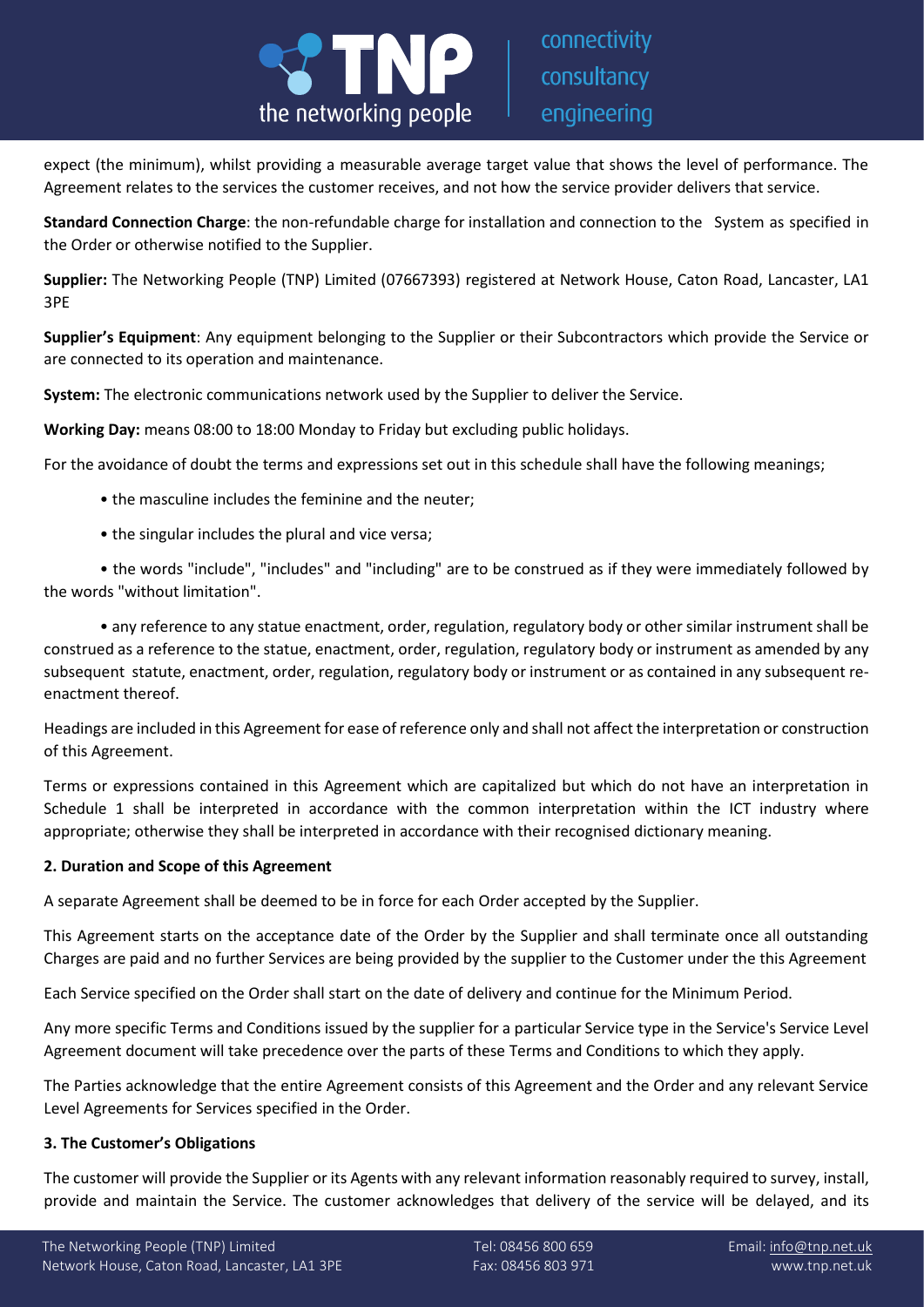

ongoing operation will be negatively impacted if access or information is not provided in a timely manner and that such delays shall not count in calculating any Service Credits for the Service.

The customer will obtain any required permits needed to install the Service at the relevant site.

For each Service delivered the customer shall, at its own cost, ensure that the Suppliers Equipment is located in a secure and environmentally appropriate location and will provide an appropriate continuous mains power supply for the Supplier's Equipment.

The Customer will ensure that any equipment connected to the Suppliers Equipment is safe in operation and is approved for connection to the System. The Customer must take reasonable steps to ensure that connected devices or systems will not cause harm or disruption to the System or bring disrepute upon the Supplier either directly, or indirectly by deliberate action or inaction.

The Customer will at its own cost permit access from time to time to inspect, maintain, modify or change the Suppliers Equipment used to deliver the Service.

The customer is required to reasonably provide timely access to the Suppliers Equipment when requested by the supplier and shall provide a suitable and safe working environment for the Supplier or their Agents to the Customer's premises where the Suppliers Equipment is located.

The Customer shall not use or knowingly allow any service to transfer Offending Material, cause harm deliberately or through negligence or breach any statute.

The Customer will ensure that any faults are not due to its own equipment failures or actions before reporting any faults to the Suppliers CMC. The Supplier reserves the right to charge the Customer any reasonable Charges where a fault is reported but not due to a performance failure by the Supplier.

At the termination of any Service the Customer will permit the Supplier or its Agents timely access to retrieve the Supplier's Equipment used to deliver that Service.

The Customer will not interfere with the Supplier's Equipment, including moving, marking, defacing or disconnecting any cables (except those provided by the Customer) for whatever reason, other than if expressly requested to do so by the Supplier or their Agents.

The Supplier will charge the customer if any of the Suppliers Equipment is lost, stolen, damaged (besides reasonable wear and tear), destroyed or made unavailable due to any action or inaction by the Customer.

# **4. The Supplier's Obligations**

The supplier will exercise the expertise of a reasonably competent communications provider to perform the Services.

The supplier will use reasonable endeavours to deliver the service by the date agreed at point of order. In the event of delays or problems outside the supplier's control, we will take reasonable steps to keep the Customer informed.

The Supplier will use reasonable endeavours to meet the agreed Service Level Agreement as specified in the Order.

The Supplier will reasonably endeavour to give 14 days notice of any suspension required to maintain, repair, modify or upgrade the Service and reasonably endeavour to minimise the disruption of the Service to the Customer.

### **5. Charges**

On submission of the Order the Customer acknowledges that it will become liable for: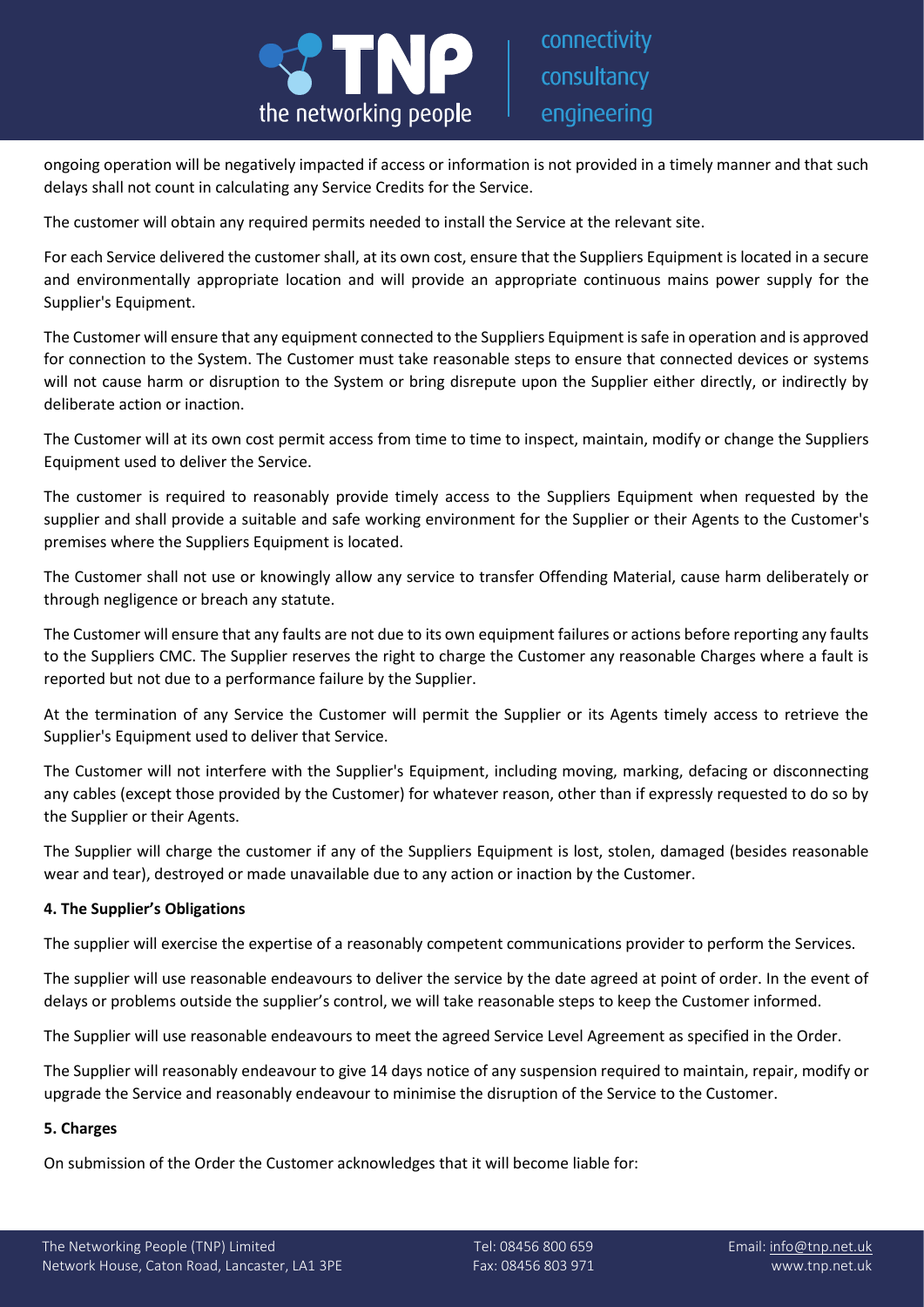

connectivity consultancy engineering

• the Standard Connection Charge for any Services specified on the Order which shall be invoiced once Excess Construction Charges are confirmed (prior to delivery),

• any Excess Construction Costs for a Service as specified on the Order which shall be invoiced once the costs are confirmed (prior to delivery),

• the regular Rental Charge for a Service as specified on the Order that shall be invoiced in advance, 3 months Rental Charge is invoiced on order unless otherwise agreed,

• any variable Charges related to a Service as specified on the Order that shall be invoiced in arrears,

On acceptance of the Order the Supplier acknowledges that it will become liable for the payment of any Service Credits as specified in the Service Level Agreement for each Service.

The Customer will be charged for any site visits required to enforce parts of this Agreement

Where a fault is reported by the Customer and the Service is not at fault then the Supplier will charge all reasonable costs related of the incident to the Customer.

If the Customer wishes to dispute an invoice this must be done in writing as soon as is reasonably possible after receipt of the invoice and in any event within 21 days of the due date of the invoice providing their reasons for the dispute.

The Supplier reserves the right to reasonably amend its Charges at any time to reflect changes in the legislative or regulatory environment applying to the Service including any changes to the published Openreach prices.

The Supplier may, once any Minimum Period has expired, change the Rental Charges for any Service. The Supplier will give the Customer four weeks written notice of the change.

# **6. Payment**

All invoices and payments provided for under this Section shall be made in British Pounds Sterling free and clear of any deductions of any nature whatsoever. All amounts payable by the Customer for the Service under this Agreement are quoted exclusive of VAT in the Order. VAT will be included in each invoice by the Service at the rate of VAT applicable at the date on which the invoice is prepared.

All Payments to be made for a Service under this Agreement are due and payable in full within 30 days of the invoice date. Failure to pay the invoice by the specified time is a material breach of the Agreement. The supplier will not be committed to the Agreement until payments for any installation, Excess Construction Charges or initial Service Charges are received.

If the Customer fails to make any payment due for a Service under this Agreement, without prejudice to any other right or remedy available to the Service, the Supplier may:

• Charge the Customer interest in respect of the sum overdue in accordance with The Late Payment of Commercial Debts (Interest) Act 1998 as amended and supplemented by the Late Payment of Commercial Debts Regulations 2002 from the due date for payment to the date of actual payment (both dates inclusive) and the reimbursement of all expenses (including legal fees) incurred with respect to collection of overdue charges; and/or

• Suspend or terminate any further performance of the Services.

# **7. Suspension of the Service**

The Supplier may suspend the Service for any of the following reasons: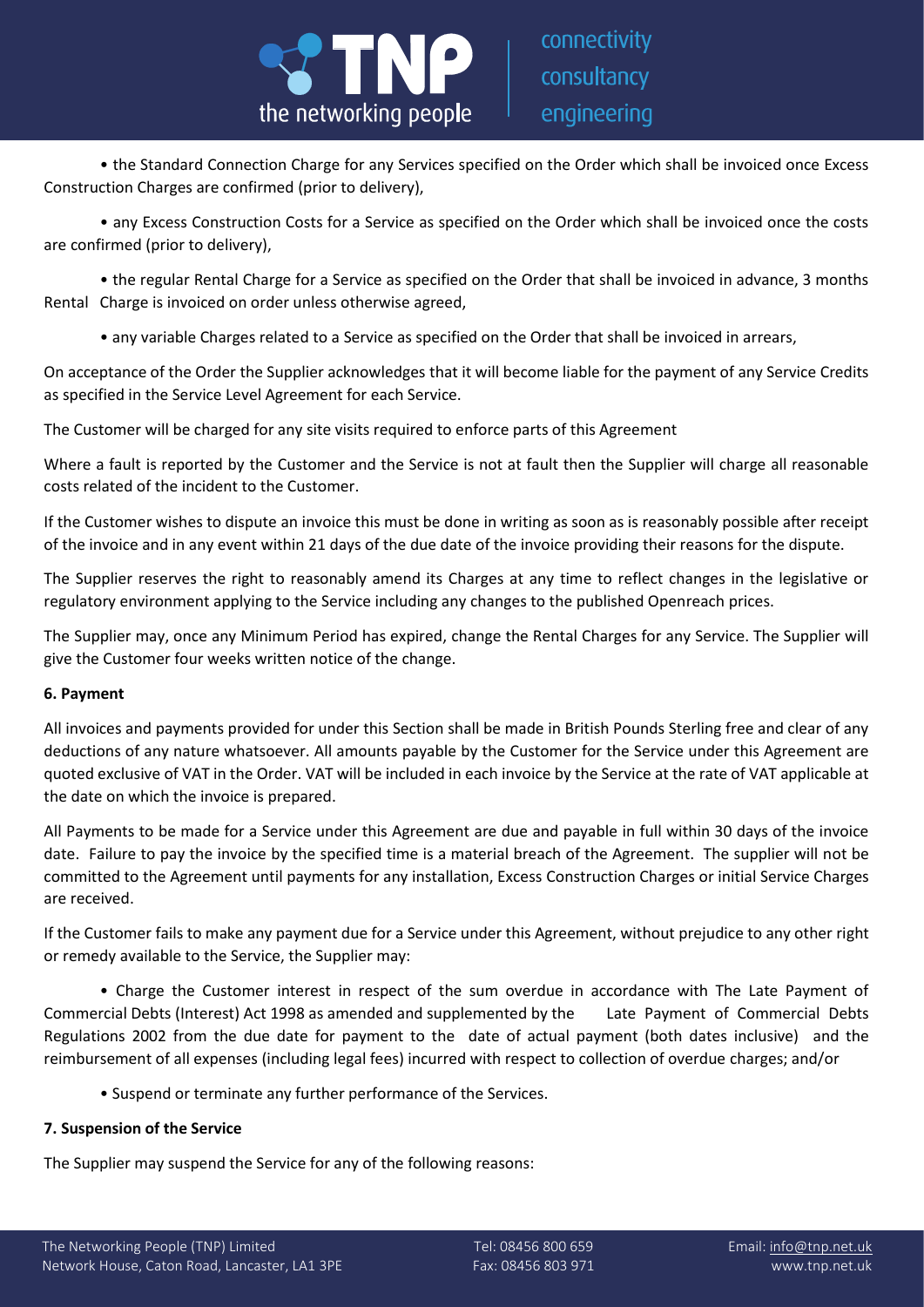

- In order to comply with the provisions of the Communications act 2003 or the Supplier's telecommunications license,
- The Customer is or is reasonably believed to be in breach of this Agreement,
- The Supplier receives a reasonable request from the telecommunications regulator or other legally empowered body capable of issuing such directions.

The Supplier will reasonably endeavour to notify the Customer as soon as reasonably practicable of such suspensions stating their reasons.

Where a suspension is due to a breach of this agreement by the Customer the Supplier will charge all reasonable costs relating the suspension and re-connection of the Service to the Customer.

# **8. Termination of a Service**

Upon expiry of the Minimum Period for a Service the Customer may elect to terminate that Service and shall provide 4 weeks written notice to the Supplier.

Either party may immediately terminate a Service if the other party commits a material breach of Service Level Agreement of a Service that cannot be remedied.

If either party commits a material breach of Service Level Agreement of a Service that is capable of remedy, then the other party may serve notice giving 30 days in which to remedy the breach. If the breach is not remedied in this period, then the party that served notice may terminate the Service.

If a Service is terminated for any reason either before or after delivery (except when the cause of the termination is the Supplier being in material breach of the Service Level Agreement for the Service) then the Customer will be liable for the Service performed up to the date of termination, any Early Termination Fee and any other costs incurred in connection with the Service in accordance with the terms of this Agreement.

The calculations for the Early Termination Fee for a Service shall include any future foreseeable changes in Rental due to clause 5.

By mutual written agreement between the Supplier and Customer a Service can be terminated before or after installation.

# **9. Termination of the whole Agreement**

Either party may immediately terminate this Agreement if the other party commits a material breach of this agreement that cannot be remedied.

If either party commits a material breach of this Agreement that is capable of remedy, then the other party may serve notice giving 30 days in which to remedy the breach. If the breach is not remedied in this period, then the party that served notice may terminate the Agreement.

The Supplier reserves the right to terminate or vary this agreement:

- if the Supplier's contract with Openreach or other circuit supplier is varied or terminates.
- if there is a change in the legislative or regulatory environment,
- or asked to do so by the law enforcement agencies.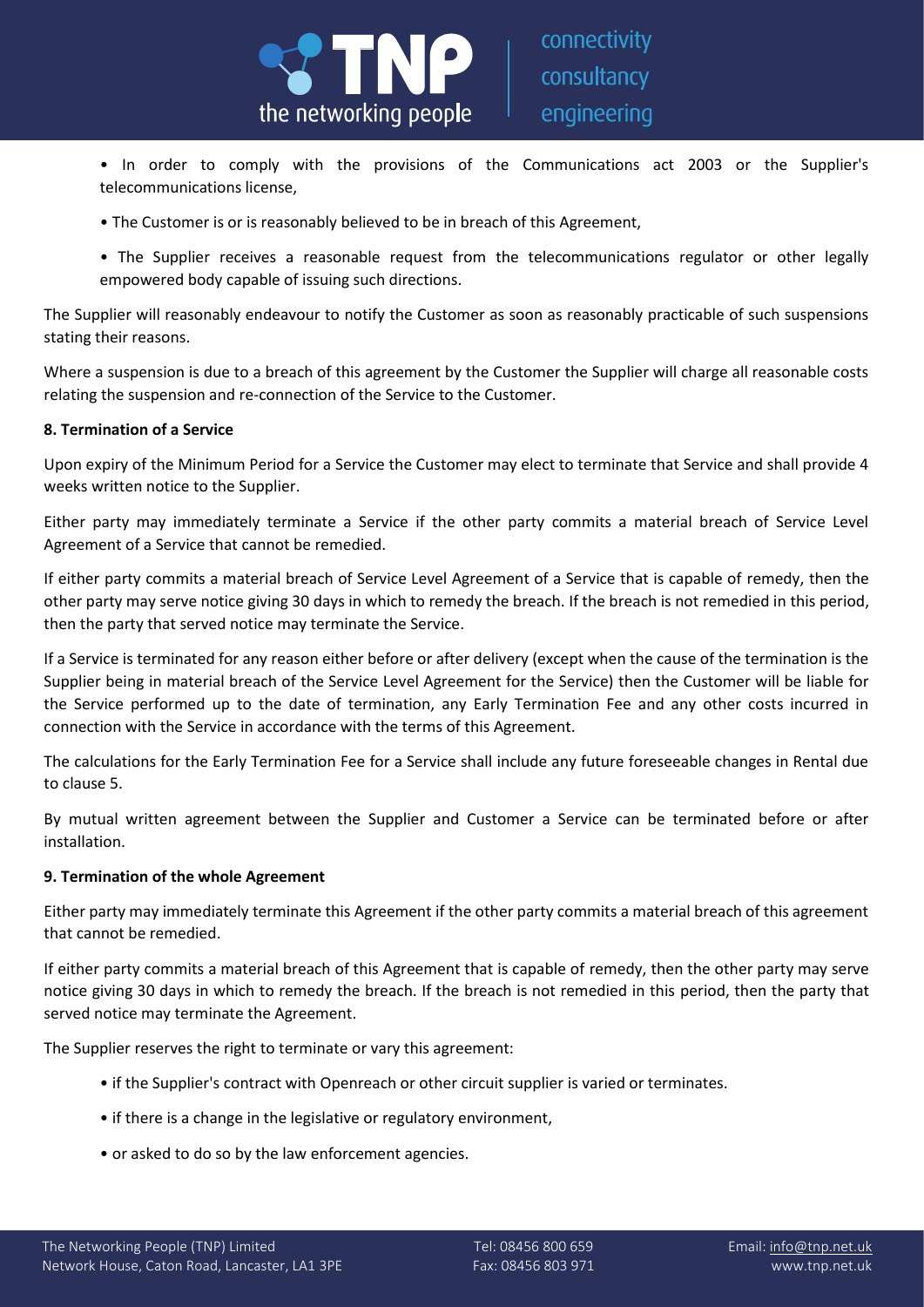

If at any time either Party becomes insolvent or ceases to carry on its business or goes into liquidation, whether compulsorily or voluntarily (other than a voluntary liquidation for the purpose of reconstruction or amalgamation); or, has a receiver or administrator appointed over the whole or any part of its assets or enters into any arrangement or composition with its creditors or a non-voluntary corporate rehabilitation or corporate re-organization, then the other Party may serve on it notice of termination which will have immediate effect.

Termination of this Agreement shall be without prejudice to any rights of either Party against the other which may have accrued up to the termination date, howsoever caused

If this Agreement is terminated for any reason, then all associated Services will be terminated, and the Customer will be liable for all Services performed up to the date of termination.

In cases where the cause of the termination is not due to the Supplier being in material breach of this Agreement then the Customer will be liable for Early Termination Fees for all Services and any other costs incurred in connection with the Services in accordance with the terms of this Agreement including any future foreseeable changes in Rental due to clause 5.

### **10. Force Majeure**

Both parties to this Agreement shall be excused from performance of their obligations under the Agreement if delayed or prevented by causes beyond their reasonable control. Such causes include but are not limited to acts of God, fire, flood, explosion, disease, inclement weather, lightning, war, insurrection, civil strife, riots, military operations, national or local emergency, power failure, radio interference, line-of-sight interference, acts or omissions of government, highway authority, regulatory body or other competent authority, industrial dispute of any kind (whether or not involving either party's employees), subsidence, or acts or omissions of suppliers, other communications network operators, persons or bodies for whom neither party, is responsible ("Disability").

In such circumstances one Party will notify the other, as soon as is reasonably possible, should they be unable to meet any specified deadline or time for performance arising from such Disability.

Performance shall be excused only to the extent of and during the reasonable continuance of such Disability and its immediate aftermath. Any deadline or time for performance specified which is due during or subsequent to the occurrence of such Disability shall be automatically extended for a period of time equal to the period of the Disability.

If the Disability continues for more than three (3) months, the parties shall enter into a discussion to agree, in good faith, the best way forward.

# **11. Assignment, Amendment and Subcontract**

The Supplier may subcontract part or all of its obligations, otherwise neither party shall assign or subcontract this Agreement without the prior written consent of the other Party which will not be unreasonably withheld or delayed.

The Supplier reserves the right to modify the Agreement at any time by giving the Customer 4 weeks written notice of such a change except for a variation due to a change in the legislative or regulatory environment in which case the variation comes into effect immediately.

### **12. Limitation of Liability, Warranty & Indemnity**

Subject to Section 12 neither the Customer nor the Supplier shall hold the other liable for any damages, dispute or injury howsoever arising during the undertaking of the Service unless caused by a proven wilful act, negligence or default of an employee, director, representatives, consultant or agent of that Party.